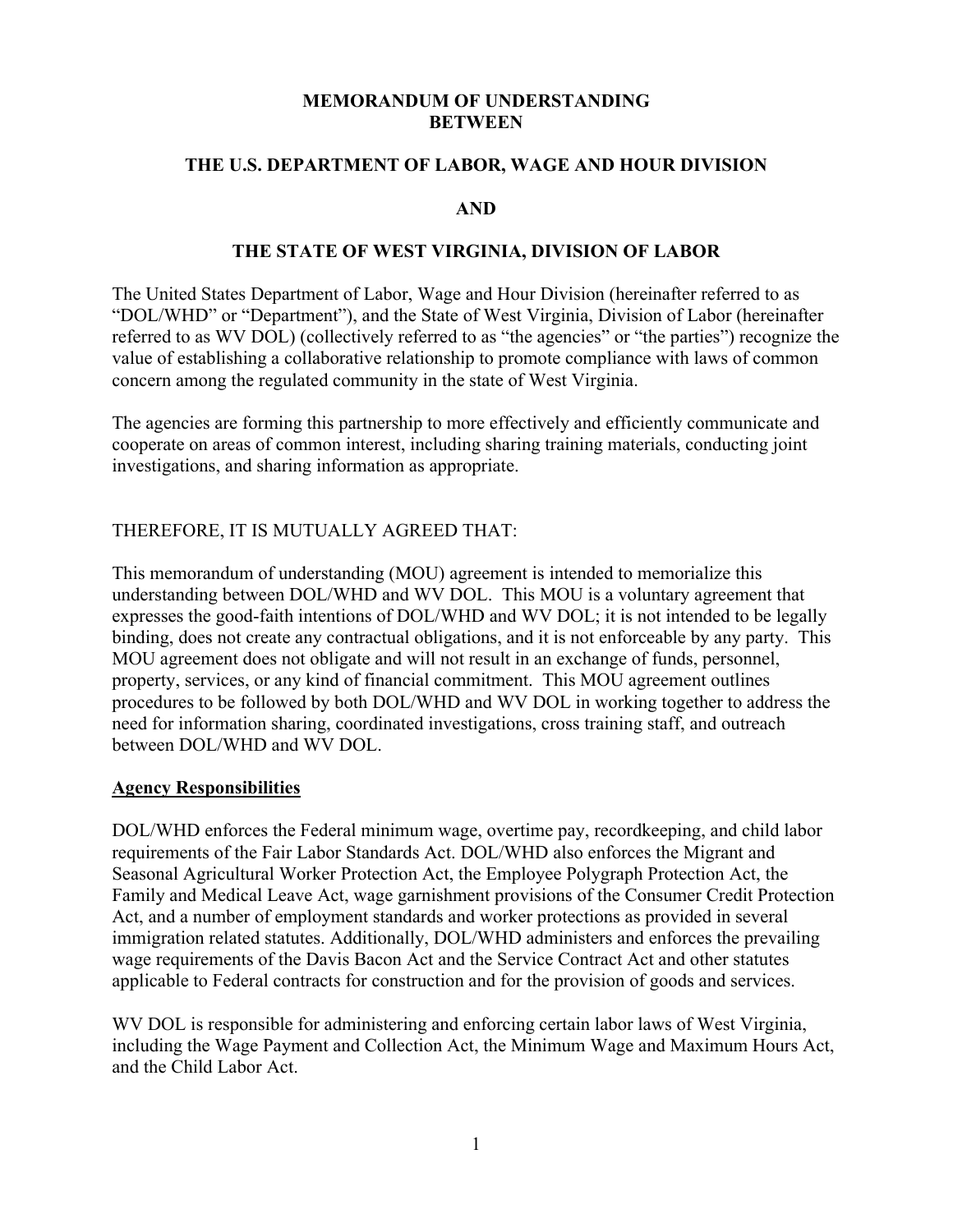## **I. Purpose**

The purpose of the MOU is to maximize and improve the enforcement of the laws administered by DOL's DOL/WHD and by WV DOL. This agreement will also encourage enhanced law enforcement and greater coordination between the agencies.

### **II. Authority**

The substantive authority under which the parties will be carrying out the activities contemplated in the MOU is found under 29 U.S.C. § 211 (b).

### **III. Outreach and Education**

- The agencies agree to coordinate, conduct joint outreach presentations, and prepare and distribute publications, when appropriate, for the regulated community of common concern.
- The agencies agree to work with each other to provide a side-by-side comparison of laws with overlapping provisions and jurisdiction.
- The agencies agree to provide a hyperlink on each agency's website linking users directly to the outreach materials in areas of mutual jurisdiction and concern.
- The agencies agree to jointly disseminate outreach materials to the regulated community, when appropriate.
- All materials bearing the DOL or DOL/WHD name, logo, or seal must be approved in advance by DOL.
- All materials bearing the WV DOL name, logo, or seal must be approved in advance by WV DOL.

## **IV. Points of Contact (POCs)**

- The agencies designate the following POCs responsible for coordinating the partnership activities and meeting annually to review terms and conditions and areas of mutual concern The agencies will notify each other in the event of the separation or long-term absence of their contact persons.
- POC designees:

DOL/WHD: John DuMont, District Director – Pittsburgh District Office 412-482-5170, [DuMont.John@dol.gov](mailto:DuMont.John@dol.gov) Federal Building 1000 Liberty Avenue, Room 1416 Pittsburgh, PA 15222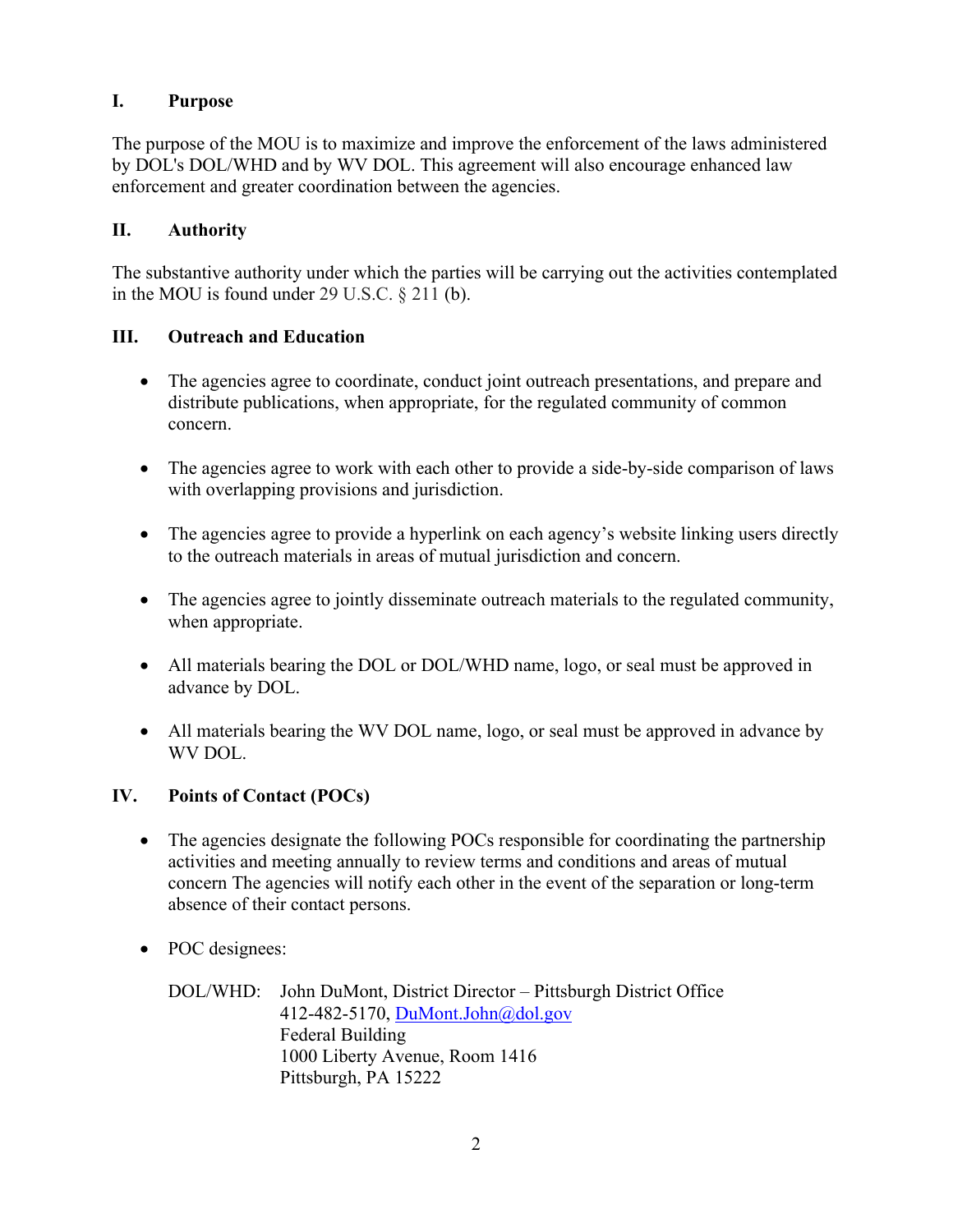Catherine Glencoe, Assistant District Director – Charleston Area Office 304-347-0026, [Glencoe.Catherine@dol.gov](mailto:Glencoe.Catherine@dol.gov) Charleston Federal Center 500 Quarrier Street, Suite 120 Charleston, WV 25301

Karen Welton, Community Outreach and Resource Planning Specialist (CORPS) – Pittsburgh District Office 814-769-0839, [Welton.Karen@dol.gov](mailto:Welton.Karen@dol.gov) Erie Federal Building 17 South Park Row, Room B140 Erie, PA 16501

WV DOL: Mitch Woodrum, Commissioner Division of Labor 304-558-7890, [Mitch.E.Woodrum@wv.gov](mailto:Mitch.E.Woodrum@wv.gov) State Capitol Complex 1900 Kanawha Boulevard East Building 3, Room 200 Charleston, WV 25305

> Brooke Farber, Deputy Commissioner/Counsel Division of Labor 304-558-7890, [Brooke.M.Farber@wv.gov](mailto:Brooke.M.Farber@wv.gov) State Capitol Complex 1900 Kanawha Boulevard East Building 3, Room 200 Charleston, WV 25305

 William Jordan, Wage and Hour Director Division of Labor 304-558-7890, [William.F.Jordan@wv.gov](mailto:William.F.Jordan@wv.gov) State Capitol Complex 1900 Kanawha Boulevard East Building 3, Room 200 Charleston, WV 25305

#### **V. Enforcement**

Where appropriate and to the extent allowable under law,

- The agencies may conduct joint investigations annually in the State of West Virginia if appropriate or if opportunity provides.
- The agencies may coordinate their respective enforcement activities and assist each other with enforcement, where appropriate and to the extent allowable under law.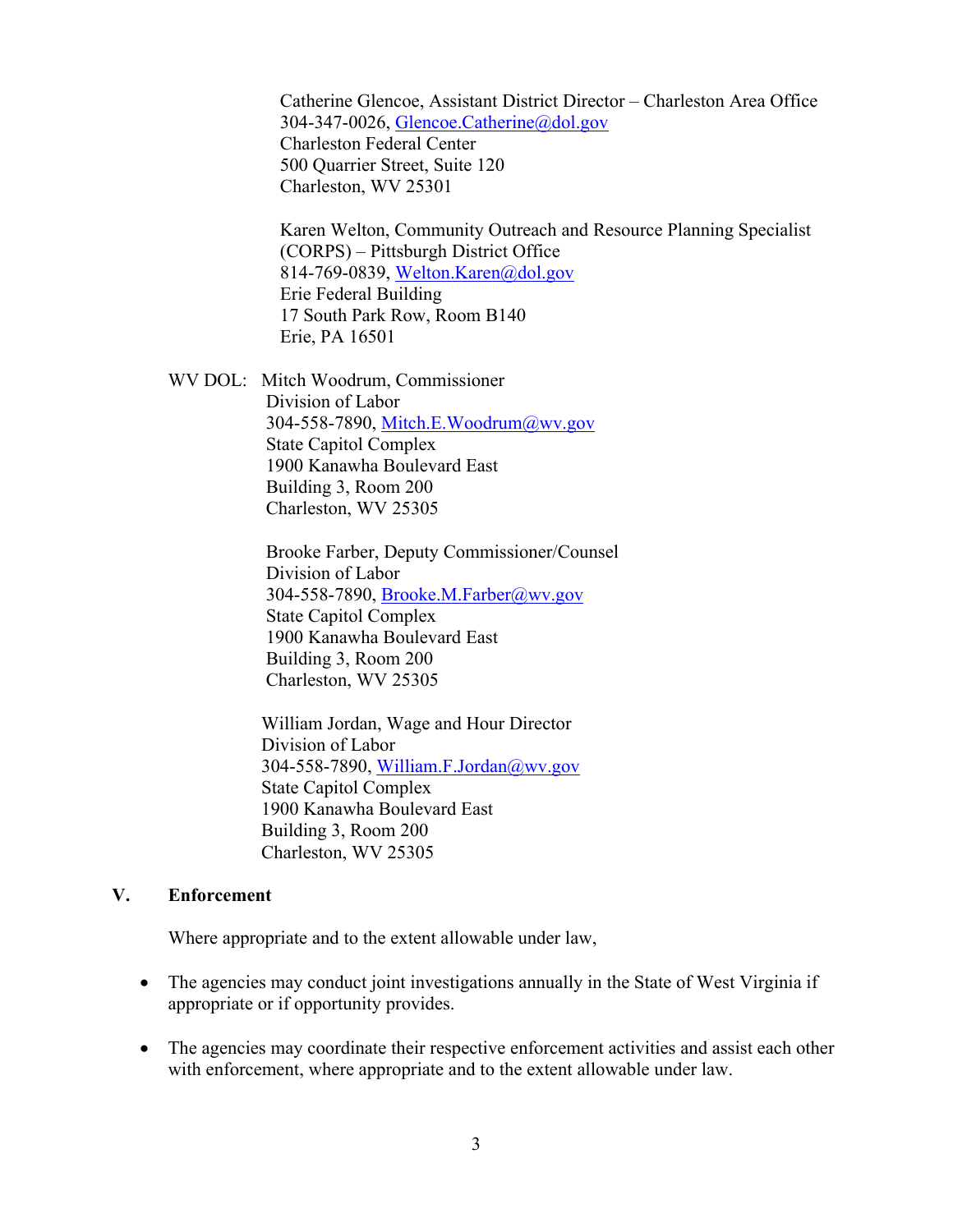• The agencies will make referrals of potential violations of each others statutes, where appropriate.

## **VI. Information**

- The agencies agree to exchange information on laws and regulations of common concern to the agencies, to the extent practicable.
- The agencies will establish a methodology for exchanging investigative leads, complaints, and referrals of possible violations, to the extent allowable by law or policy.
- The agencies will exchange information (statistical data) on incidence of violations in specific industries and geographic areas, if possible.

## **VII. Training**

- The agencies agree to cross train investigators and other staff no less than once per calendar year, subject to agency resources and any applicable legal requirements. Joint training will be conducted to educate staff members of both agencies about the laws and regulations enforced by both, and to discuss issues of common concern.
- The agencies will exchange information related to policy or regulatory changes to State or Federal laws, to the extent permissible.

## **VIII. Previous Agreements**

• This agreement replaces and supersedes any previous Partnership Agreement MOU between the parties.

# **IX. Effect of MOU Agreement**

- This MOU agreement does not authorize the expenditure or reimbursement of any funds. Nothing in this agreement obligates the parties to expend appropriations or enter into any contract or other obligations.
- By entering into this partnership, the agencies do not imply an endorsement or promotion by either agency of the policies, programs, or services of the other.
- Nothing in this MOU agreement is intended to diminish or otherwise affect the authority of either agency to implement its respective statutory or regulatory functions.
- This MOU agreement is not intended to be legally binding and does not confer any rights on any private person.
- This MOU agreement is not intended to confer any rights against the United States, its agencies, or its officers upon any private person.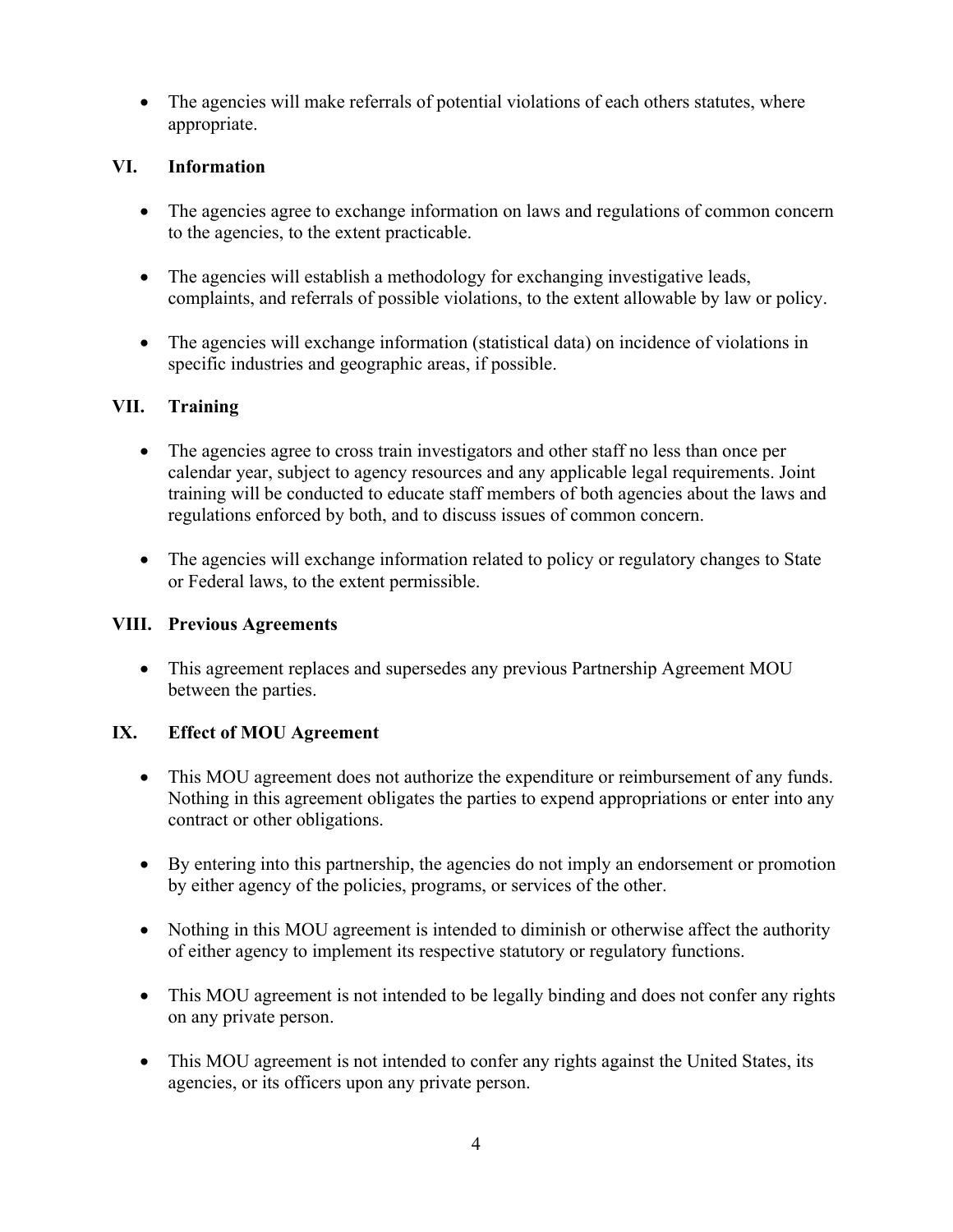- Nothing in this MOU agreement will be interpreted as limiting, superseding, or otherwise affecting the agencies' normal operations or decisions in carrying out their statutory or regulatory duties, or duties under any Executive Order. This MOU agreement also does not limit or restrict the parties from participating in similar activities or arrangements with other entities.
- This agreement will be executed in full compliance with the Privacy Act of 1974, the Freedom of Information Act, the Federal Records Act, and any other applicable federal laws and state laws including the WV Freedom of Information Act.
- This MOU agreement contains all the terms and conditions agreed upon by the agencies concerning the subject matter of the agreement. No other understandings, oral or otherwise, regarding the subject matter of this agreement shall be deemed to exist or be binding upon the agencies. This agreement is not intended to confer any right upon any private person or other third party.

## **X. Exchange of Information**

To the extent permitted by law, the agencies understand that in order to effectuate the purposes and provisions of this MOU, it will be necessary, from time to time, to exchange information, some of which may be considered confidential. It is the policy of each of the parties to cooperate with other government agencies to the fullest extent possible under the law, subject to the general limitation that any such cooperation must be consistent with its own statutory obligations and enforcement efforts. It is the view of the parties that an exchange of information in which both agencies are proceeding with a common legal interest is to their mutual benefit. The agencies to this MOU agreement recognize the importance of being able to provide information to other law enforcement bodies without waiving the privilege of otherwise protected material or make a public disclosure.

It is the policy of DOL/WHD and WV DOL to cooperate with other government agencies to the fullest extent possible under the law, subject to the general limitation that any such cooperation must be consistent with the DOL/WHD's and WV DOL's own statutory obligations and enforcement efforts. It is DOL/WHD's and WV DOL's view that an exchange of information in cases in which both entities are proceeding on basically the same matter is to our mutual benefit. There is a need for DOL/WHD and WV DOL to provide information to other law enforcement bodies without making a public disclosure.

In consideration of these concerns, and subject to any applicable laws and regulations regarding the handling of such information, the agencies agree as follows:

- 1. The agencies agree to exchange information on laws and regulations of common concern and interest, to the extent practicable and allowable by law and policy.
- 2. The parties will be available to discuss and provide information to one another on topics of mutual interest, overlapping jurisdiction, or certain areas of expertise, when able.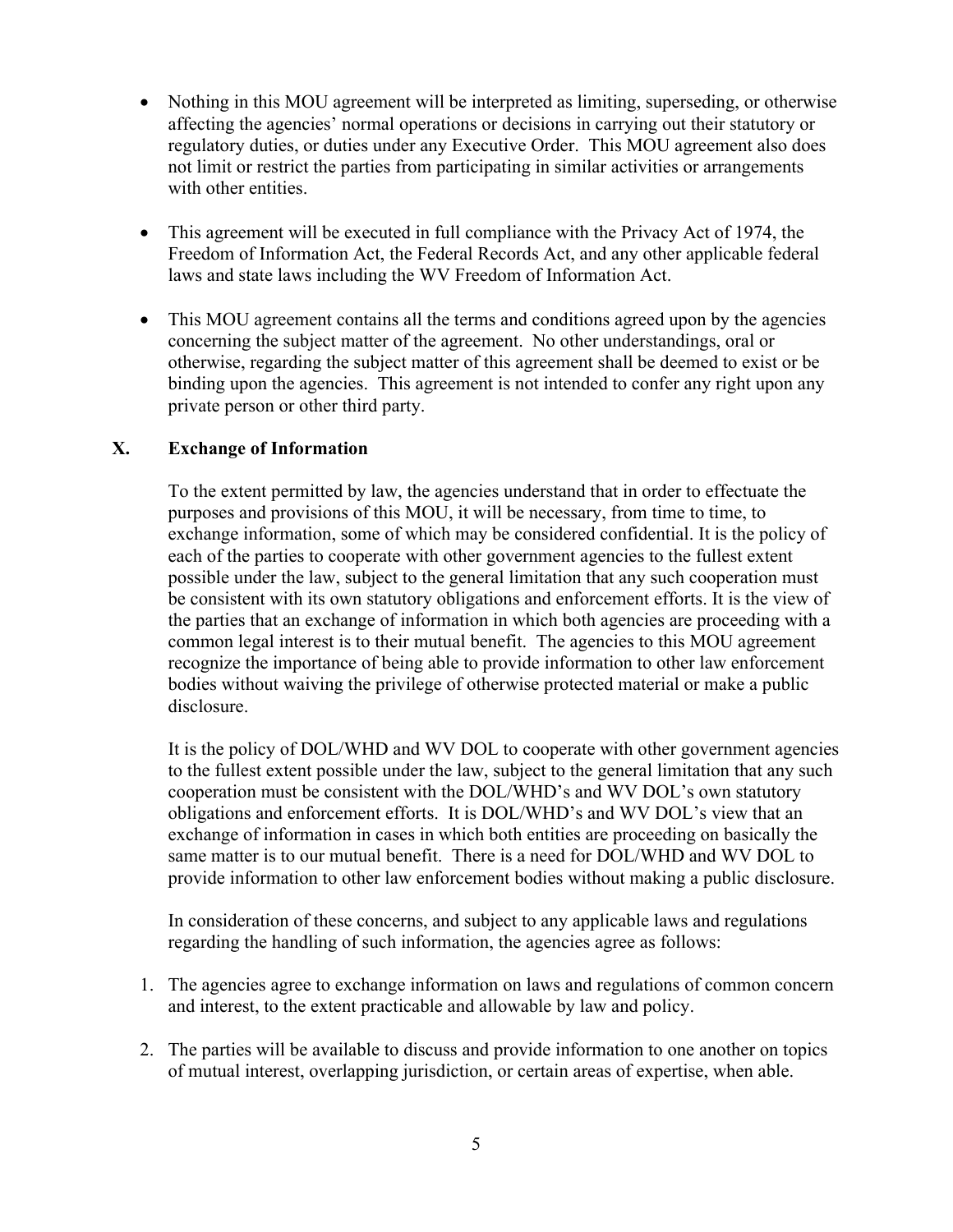- 3. Exchange of information to one another pursuant to this MOU is not considered a public disclosure under the Freedom of Information Act, 5 U.S.C.552.
- 4. When confidential information is exchanged it will not be released to the public, or to any third party, without the express permission of the agency providing that information, except as required by law including, but not limited to, the Freedom of Information Act. Upon receipt of a public disclosure request, WV DOL agrees to provide DOL/ WHD with notice of the request and an opportunity to pursue legal action to prevent the release of information.
- 5. When confidential information is exchanged, it shall be used and accessed only for the limited purposes of carrying out activities pursuant to this agreement as described herein. The information shall not be duplicated or re-disclosed without the express written consent or authority of the agency providing the information (hereinafter the "donor agency"), a court order, or as required by law, including the Freedom of Information Act.
- 6. Confidential information means information that may be privileged or otherwise exempt from disclosure to the public or other unauthorized persons under federal and state laws. Confidential information may include: the identity of persons who have given information to the agencies in confidence or under circumstances in which confidentiality can be implied; any employee statements in enforcement files that were obtained under these conditions; internal opinions, policy statements, memoranda, and recommendations of federal or state employees, including (but not limited to) investigators and supervisors; any records that would otherwise not be subject to disclosure under law as non-final, intra- or inter-agency documents; information or records covered by the attorney-client privilege and the attorney work-product privilege; personal information protected by any relevant law or regulation; individually identifiable health information; and confidential business information and trade secrets.
- 7. Confidential Unemployment Compensation (UC) information, as defined in 20 CFR 603.2(b), means any unemployment compensation information, as defined in 20 CFR 603.2(j), required to be kept confidential under 20 CFR 603.4 or its successor law or regulation.
- 8. In the event that there is a public proceeding, such as a trial, in which certain records, such as confidential information, may be used or testimony of DOL/WHD's employees sought, DOL/WHD requires that WV DOL notify DOL/WHD.
- 9. In the event that there is a public proceeding, such as a trial, in which certain records, such as confidential information, may be used or testimony of WV DOL employees sought, WV DOL requires that DOL/WHD notify WV DOL.
- 10. Should either party receive a request or subpoena that would, fairly construed, seek production of privileged information that it received pursuant to this MOU agreement, the party receiving such a request or subpoena shall take reasonable measures, including but not limited to asserting the common interest privilege, to preclude or restrict the production of such information for ten (10) business days, and shall promptly notify the donor agency that such a request or subpoena has been received, so that the donor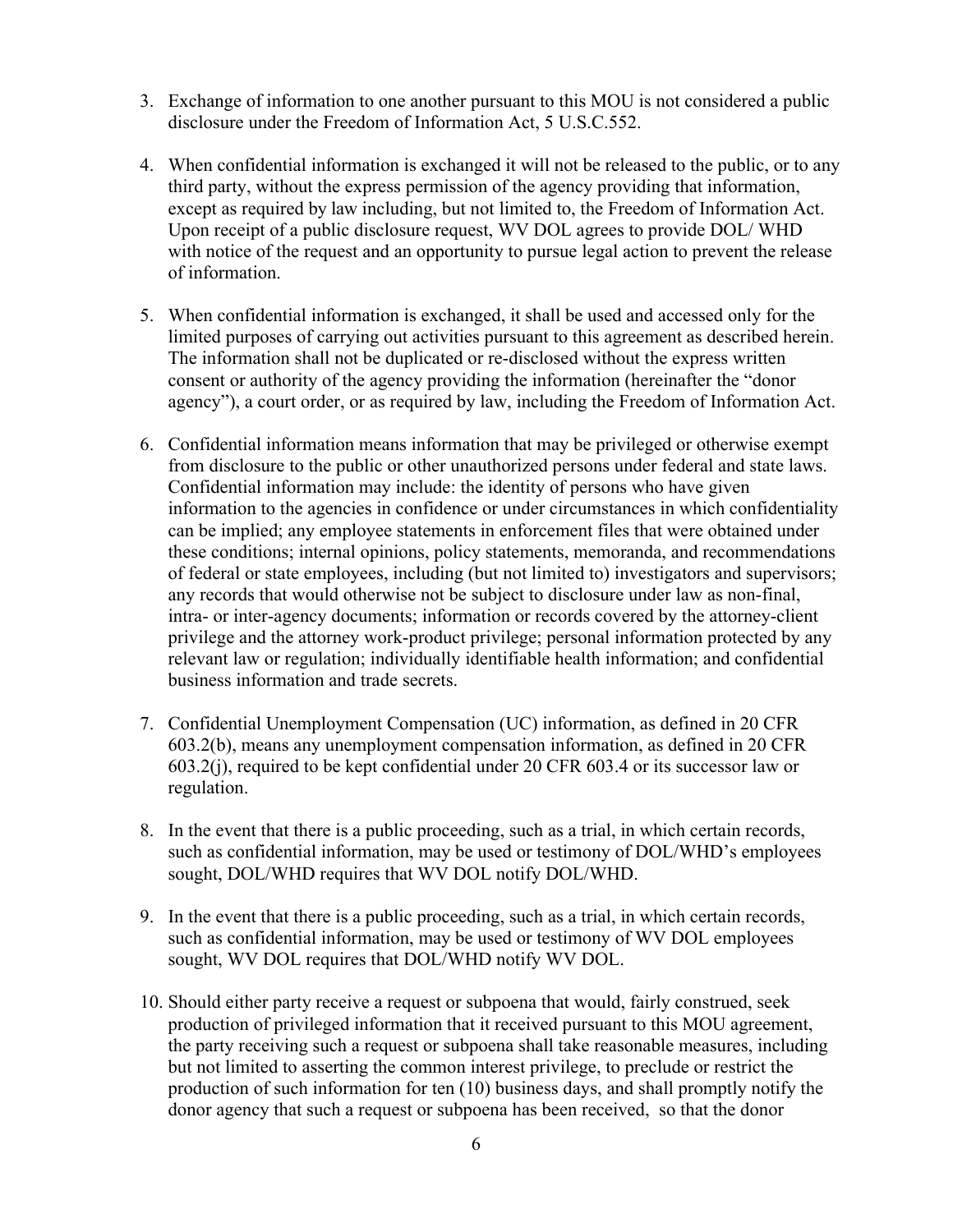agency may file any appropriate objections or motions, or take any other appropriate steps, to preclude or condition the production of such information.

- 11. Neither party shall have authority to waive any applicable privilege or doctrine on behalf of the other party, nor shall any waiver of an applicable privilege or doctrine by the conduct of one party be construed to apply to the other party.
- 12. The agencies will notify one another, through the agency POC identified in this MOU, upon commencement of litigation, a hearing, or other proceeding that may involve the release, through subpoena, introduction of written evidence, or testimony, of information exchanged under this agreement.
- 13. In addition to the requirements above, Confidential Unemployment Compensation information may be exchanged only subject to the confidentiality requirements of 20 CFR 603.4 and any applicable state laws.
- 14. For information security purposes, information (including paper-based documents and electronic information such as emails and CDs) exchanged pursuant to this MOU agreement remains the responsibility of the donor agency while in transit. The agencies agree to establish a communication protocol for notifying each agency's designated POC when information is sent to or received from that agency, including information on the form of the transfer and the media type and quantity (when appropriate). An agency expecting to receive information will notify the donor agency if the information is not received as of the next business date following the agreed upon delivery date. Confidential data will be destroyed no later than thirty (30) days after its use and may be transmitted via secure FTP. Use includes the time period required for compliance with federal records retention periods. Confidential data will not be electronically mailed, unless encrypted using approved encryption standards.
- 15. For information security purposes, after an agency receives information from the donor agency, the donor agency retains no responsibility for any security incidents, inadvertent disclosure, or the physical and information technology safeguards in place for protecting that information by the agency that received it.
- 16. However, in the event that the agency receiving the information experiences a security incident or disaster that results in the suspected or confirmed inadvertent disclosure of the data exchanged pursuant to this MOU agreement, the agency experiencing the incident or disaster will send formal written electronic notification to the donor agency's designated contact person immediately within 3 days after detection of the incident or disaster. The written electronic notification will describe the security incident or disaster in detail including what data exchanged pursuant to this MOU agreement may have been inadvertently disclosed.
- 17. At the conclusion of an investigation and prosecution by either party, the receiving agency will return any and all confidential information to the donor agency, except as required by law, including the Records Retention Act.
- 18. Liability of the U.S. Government is governed by the Federal Torts Claims Act.